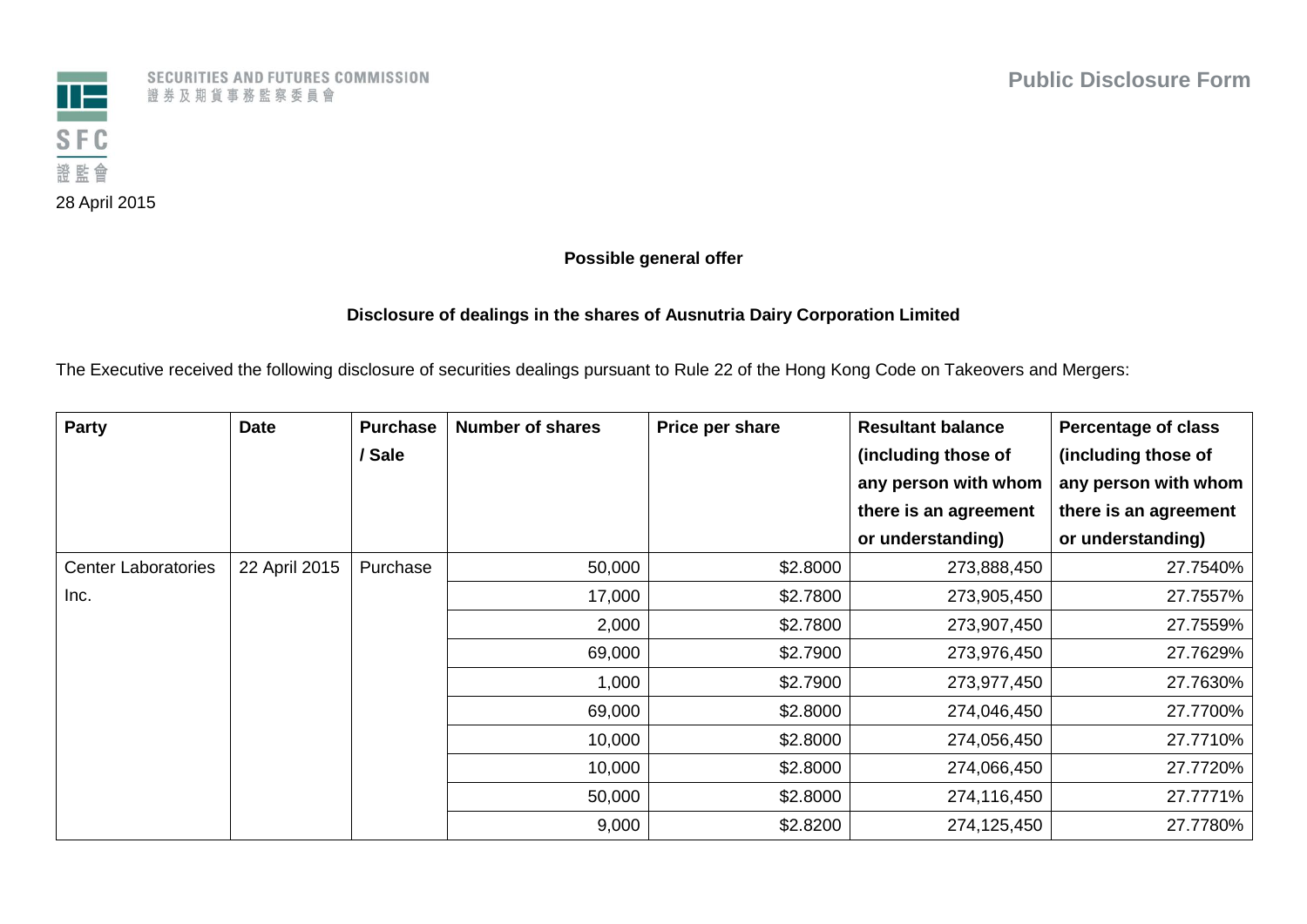



|  |  |                         |  |  |  |  | ECURITIES AND FUTURES COMMISSION |  |  |  |
|--|--|-------------------------|--|--|--|--|----------------------------------|--|--|--|
|  |  | 登 券 及 期 貨 事 務 監 察 委 員 會 |  |  |  |  |                                  |  |  |  |

| 50,000 | \$2.8200 | 274,175,450 | 27.7831% |
|--------|----------|-------------|----------|
| 4,000  | \$2.8200 | 274,179,450 | 27.7835% |
| 2,000  | \$2.8200 | 274,181,450 | 27.7837% |
| 35,000 | \$2.8200 | 274,216,450 | 27.7872% |
| 20,000 | \$2.8300 | 274,236,450 | 27.7893% |
| 30,000 | \$2.8300 | 274,266,450 | 27.7923% |
| 2,000  | \$2.8400 | 274,268,450 | 27.7925% |
| 50,000 | \$2.8400 | 274,318,450 | 27.7976% |
| 2,000  | \$2.8400 | 274,320,450 | 27.7978% |
| 1,000  | \$2.8400 | 274,321,450 | 27.7979% |
| 8,000  | \$2.8400 | 274,329,450 | 27.7987% |
| 1,000  | \$2.8400 | 274,330,450 | 27.7988% |
| 10,000 | \$2.8400 | 274,340,450 | 27.7998% |
| 40,000 | \$2.8400 | 274,380,450 | 27.8039% |
| 4,000  | \$2.8400 | 274,384,450 | 27.8043% |
| 20,000 | \$2.8500 | 274,404,450 | 27.8063% |
| 2,000  | \$2.8500 | 274,406,450 | 27.8065% |
| 60,000 | \$2.8500 | 274,466,450 | 27.8126% |
| 1,000  | \$2.8500 | 274,467,450 | 27.8127% |
| 12,000 | \$2.8500 | 274,479,450 | 27.8139% |
| 90,000 | \$2.8500 | 274,569,450 | 27.8230% |
| 5,000  | \$2.8500 | 274,574,450 | 27.8235% |
| 5,000  | \$2.8500 | 274,579,450 | 27.8240% |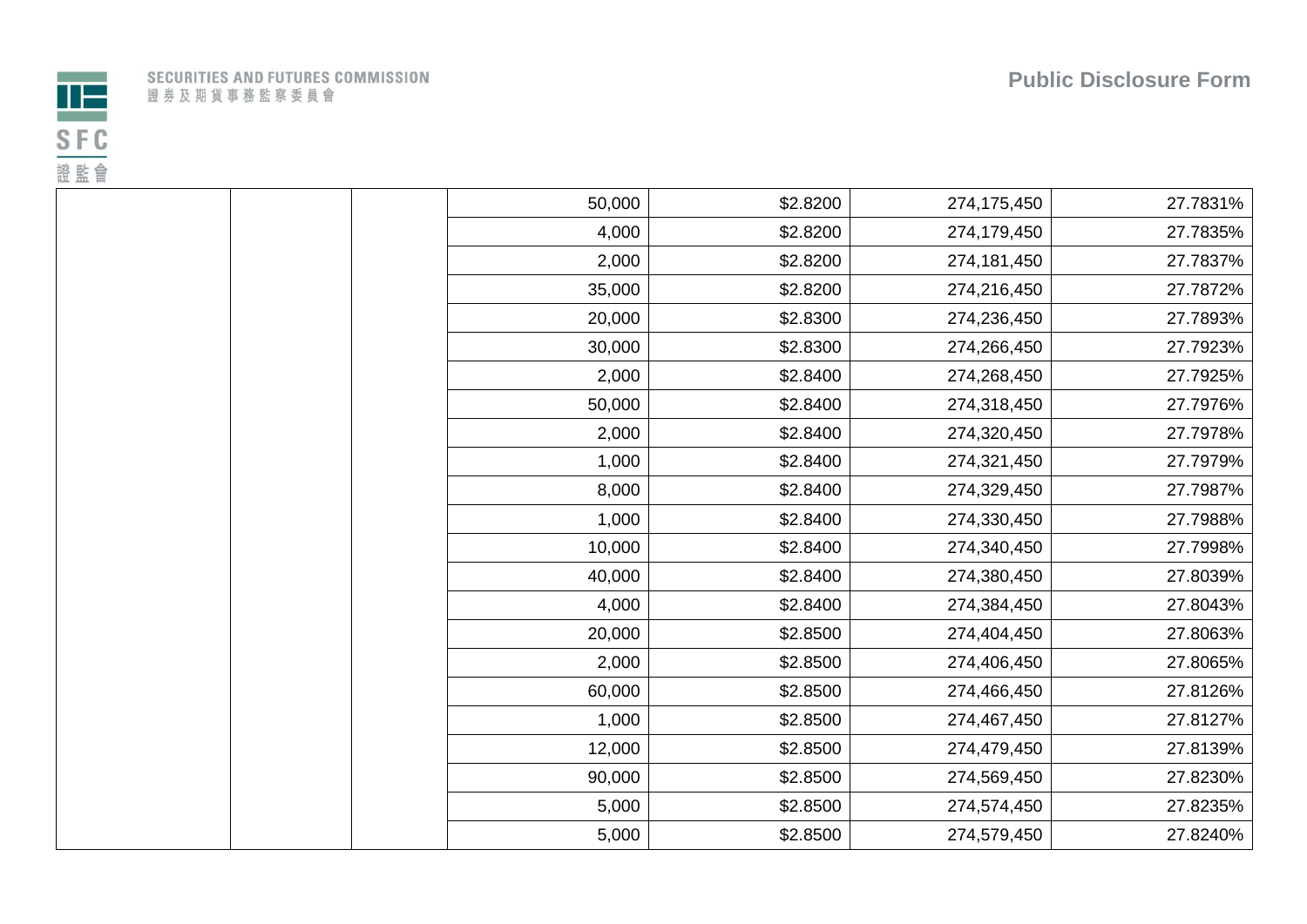



|  |                         |  |  |  |  | SECURITIES AND FUTURES COMMISSION |  |  |
|--|-------------------------|--|--|--|--|-----------------------------------|--|--|
|  | 登 券 及 期 貨 事 務 監 察 委 員 會 |  |  |  |  |                                   |  |  |

| 5,000   | \$2.8500 | 274,584,450 | 27.8245% |
|---------|----------|-------------|----------|
| 1,000   | \$2.8500 | 274,585,450 | 27.8246% |
| 10,000  | \$2.8500 | 274,595,450 | 27.8256% |
| 100,000 | \$2.8500 | 274,695,450 | 27.8358% |
| 96,000  | \$2.8500 | 274,791,450 | 27.8455% |
| 10,000  | \$2.8500 | 274,801,450 | 27.8465% |
| 25,000  | \$2.8500 | 274,826,450 | 27.8491% |
| 46,000  | \$2.8500 | 274,872,450 | 27.8537% |
| 40,000  | \$2.8300 | 274,912,450 | 27.8578% |
| 10,000  | \$2.8300 | 274,922,450 | 27.8588% |
| 10,000  | \$2.8300 | 274,932,450 | 27.8598% |
| 20,000  | \$2.8300 | 274,952,450 | 27.8618% |
| 170,000 | \$2.8300 | 275,122,450 | 27.8790% |
| 50,000  | \$2.8400 | 275,172,450 | 27.8841% |
| 20,000  | \$2.8400 | 275,192,450 | 27.8861% |
| 10,000  | \$2.8500 | 275,202,450 | 27.8872% |
| 10,000  | \$2.8500 | 275,212,450 | 27.8882% |
| 10,000  | \$2.8500 | 275,222,450 | 27.8892% |
| 20,000  | \$2.8300 | 275,242,450 | 27.8912% |
| 5,000   | \$2.8400 | 275,247,450 | 27.8917% |
| 5,000   | \$2.8400 | 275,252,450 | 27.8922% |
| 10,000  | \$2.8500 | 275,262,450 | 27.8932% |
| 5,000   | \$2.8500 | 275,267,450 | 27.8937% |
|         |          |             |          |